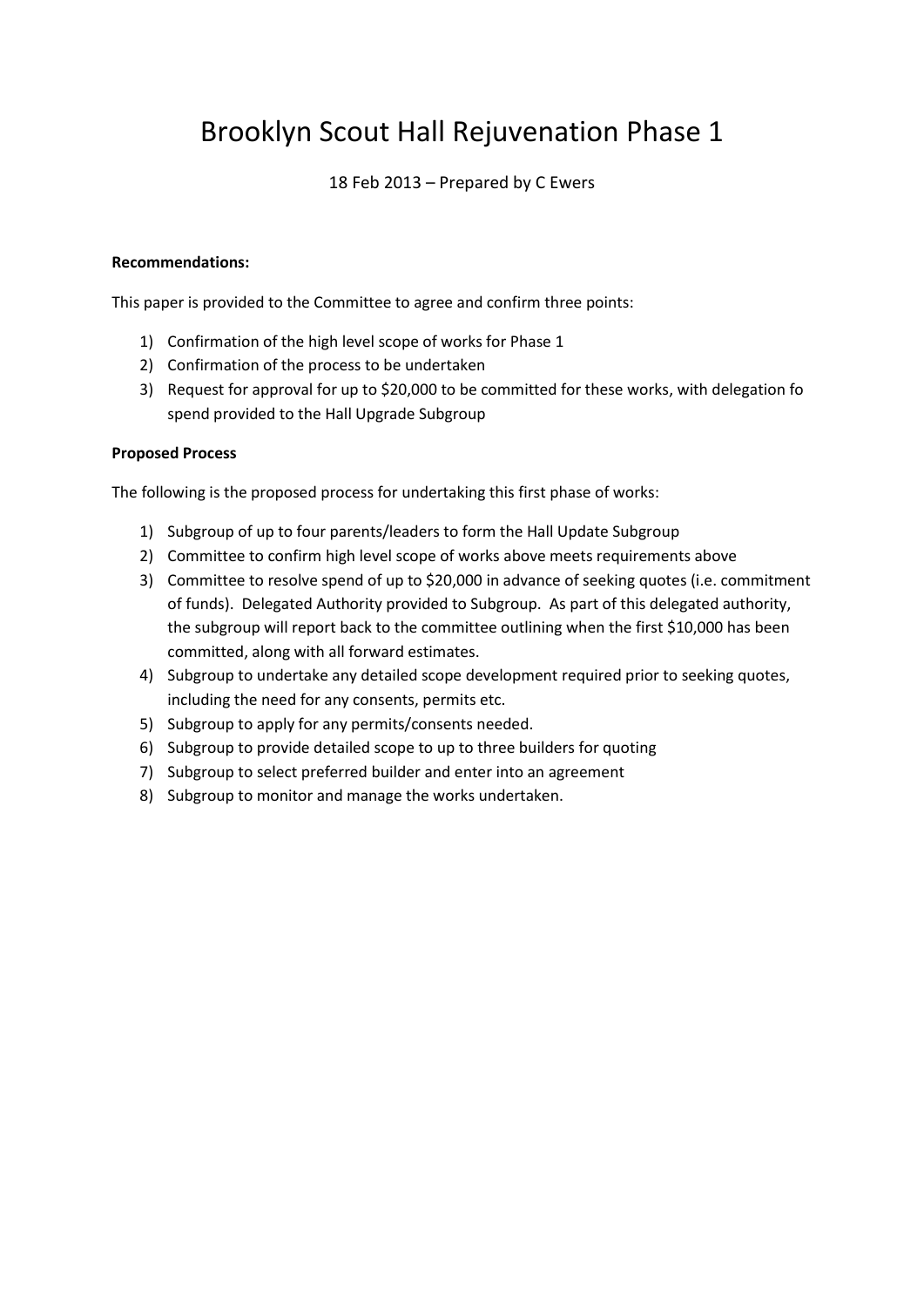#### **High Level Scope of Works**

# **1 Exterior weatherboard cladding and roofing: Replace rotten boards and paint Northwest and Southwest walls**

 A working bee will ensure that the grounds on banks below walls are cleared to enable access to work on walls (can be done by scout working bee prior to works commencing)

- Provision and erection of scaffolding
- Identificiation and replacement of substandard cladding and bargeboard exterior timber
- Preparation of all weatherboards and exterior joinery for painting
- Full painting of northwest and southwest walls (Prime and two coats)
- Undertake review of roofing and repair as required
- Replacement of all roof flashings

**2 Basement:** Strengthening and damp proofing the basement storage area, and fitting out for use as senior scouts/ venturer meeting room.

- Strip out rotten lining and replace with ply bracing lining (scale of replacement of existing lining to be confirmed)
- Install insulation where lining is replaced [might be worthwhile doing the whole lot]
- Seal and paint new lining
- Strengthen props to the steel RSJ beam
- Damp-proof existing concrete sub-walls East and North back walls.to exclude damp penetration from earth bank behind the wall along these two walls.
- Repair wooden floor and level to concrete slab in NE corner.
- Rewire unsafe wiring and improve lighting [put in walls prior to relining]
- Remove narrow and non-functional /hazardous staircase to kitchen above
- Develop new shelves/ storage cupboards [need more detail here]
- Provide satisfactory level floor with appropriate damp sealing
- Extend concrete slab floor to replace area with rotten flooring close to ground (approx. 5 square metres).
- Repair/replace existing windows (one window to be configured as emergency exit)
- Replace existing external door and installation of small porch roof over door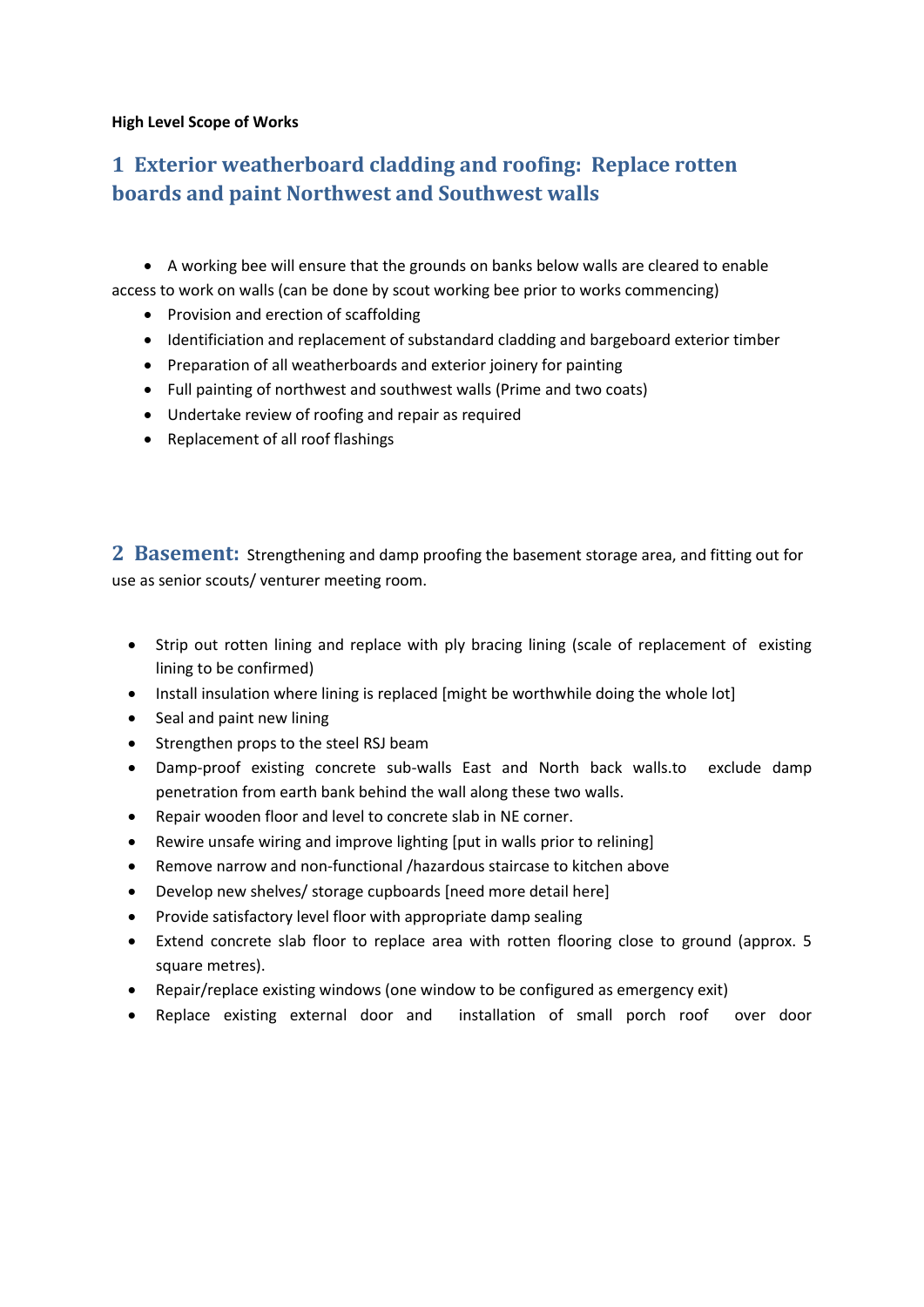#### **Background** (from Rex Collett's April 2011 paper)

In 2010 the Brooklyn Scout troop celebrated its centenary. This event led to a big effort to "tidy" up the hall with some fresh paint, some new lino in the entrance hall and repairing some of the more visible deterioration at the front of the building. The centenary "tidy up" made it clear that the hall has suffered from neglect and it was evident that there needed to be a long term plan to keep up the momentum and bring the hall up to a better standard as a sustainable and fully functional facility for the future. A report and schedule of improvements was drawn up in April 2011 but a shortage of funding has delayed progress. Current fees and fundraising is all dedicated to scouting activities and maintaining essential equipment.

The scout Hall (Den) has a solid base structure and with some investment in rejuvenation and catching up on deferred maintenance it would not only provide a more attractive and sustainable base for one of the city's oldest Scout troops, but become a resource for a number of Brooklyn local community activities.

The complete Hall restoration project involves undertaking this work, along with upgrades of the kitchen, bathroom, main hall, external access, electrical and heating. All work is estimated to be some \$80,000. This paper addresses the first two stages only.

### **Brooklyn Community Context**

Besides its core function as a Scout and Cub facility (Primarily evening and weekend use) there is an opportunity for creating a facility that can be utilised more continuously by sharing it with other community groups during the day.

The Scout Hall is 81 years old and sits adjacent to the Brooklyn Play-centre, close to the Brooklyn Community Centre and is a stone's throw from Brooklyn Primary school.

### **Overall purpose and benefits of project**

This project aims to repair and refit the Brooklyn Scout Hall so that it is functional, comfortable and safe for use by Scout Groups, and potentially by other community users, over at least the next 20 years.

The project will allow the hall to remain a well functioning foundation for the activities of the Brooklyn Scout Group. A repaired and refitted hall will allow a wider range of activities to take place, and enable the Group to better serve the needs of youth in the Brooklyn/ South Wellington area.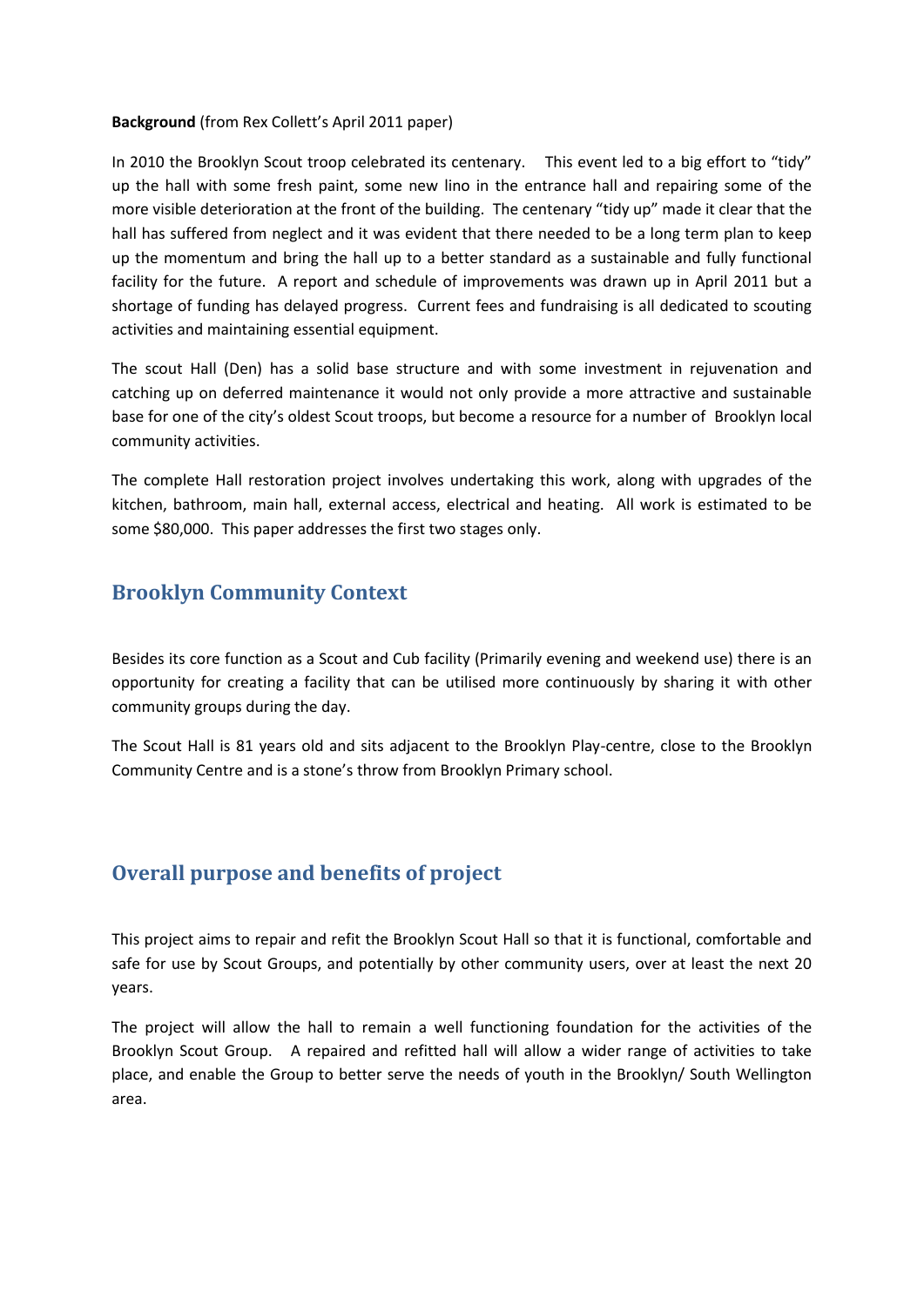The project is based entirely on repair and refit within the existing building structure, and will aim to achieve a good basic standard. All proposed repairs fit within maintenance definition and would not require building permit or other Council consents.

The initial project scope is based on a moderate amount of professional input, and sourcing of good quality new materials, to achieve a good quality and robust result.

# **Description of the overall project**

The project encompasses both essential repair work and deferred maintenance to the exterior and rejuvenation of aspects of the interior for better functionality, hygiene and safety (e.g. kitchen, toilet, electrical wiring and heating).

The following is a list of suggested priorities to be scoped-up and included in a rejuvenation project plan. These need to be built into an overall plan drawn up for the whole project and agreed to. Once the overall project and the order of priorities is agreed, there will need to be more detailed drawings for some of the subprojects that can be clearly split out and costed.

These costings will need to be supported by quotes from relevant trades. For example restoring the basement room, reconfiguring and fitting out the kitchen, exterior wall repairs and painting, replacing ineffective and inefficient hall heating, and upgrading electrical wiring including better power point location and exterior lighting for safety and utility.

The draft description notes that in some areas there are a number of options. It is proposed that the Hall Working Group looks more closely at these options, including costs, and brings specific recommendations back to the Scout Group Committee.

High level estimates for the work: